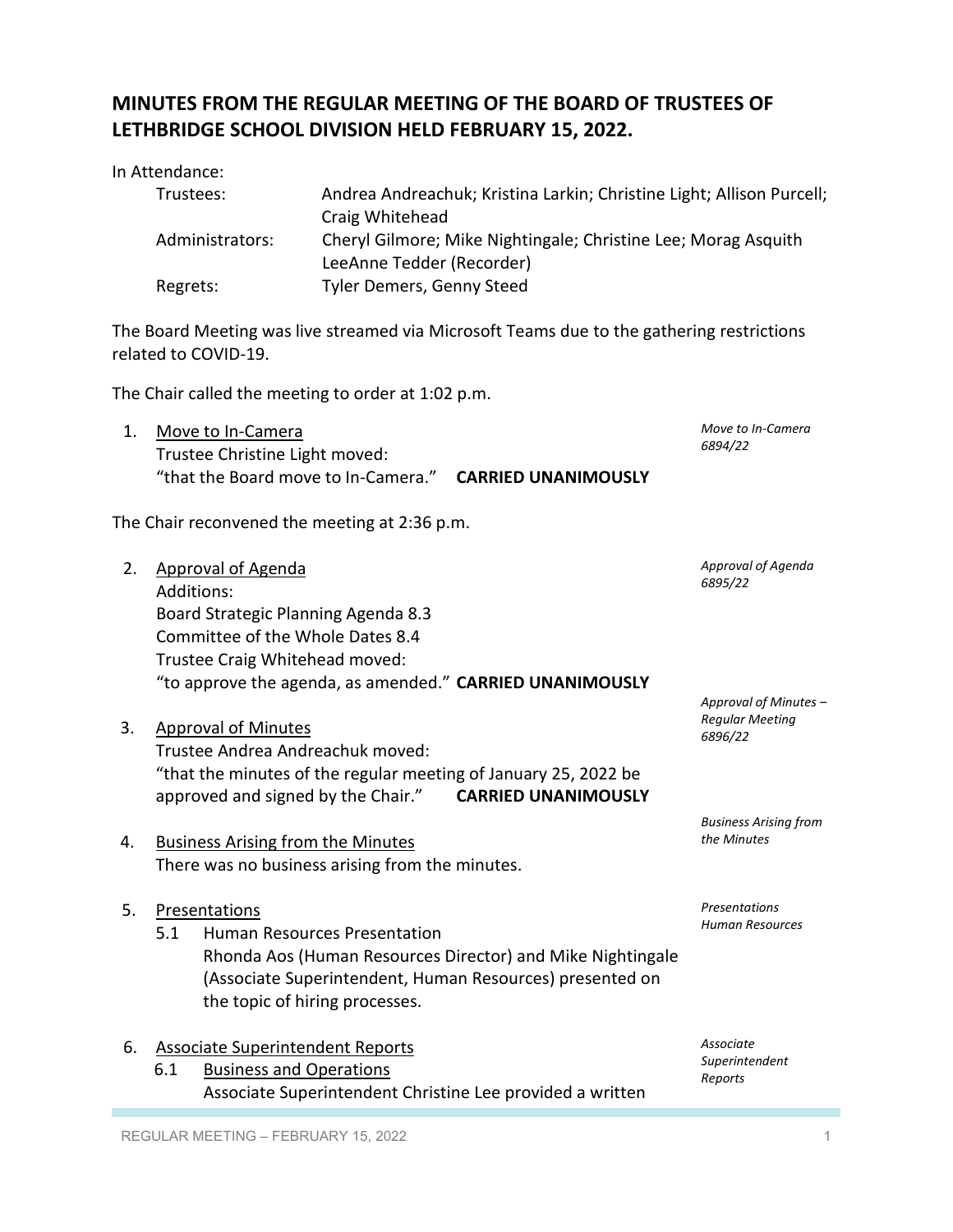|    |     | Business and Operations report.                                                                                                                                                                                                                    | <b>Business</b> and<br><b>Operations</b>                  |
|----|-----|----------------------------------------------------------------------------------------------------------------------------------------------------------------------------------------------------------------------------------------------------|-----------------------------------------------------------|
|    | 6.2 | <b>Instructional Services</b><br>Associate Superintendent Morag Asquith provided a written<br>Instructional Services report.                                                                                                                       | <b>Instructional Services</b>                             |
|    | 6.3 | Human Resources<br>Associate Superintendent Mike Nightingale provided a written<br>Human Resources report.                                                                                                                                         | <b>Human Resources</b>                                    |
| 7. | 7.1 | <b>Superintendents Report</b><br><b>Board Priorities Report</b><br>Board Priorities were included in the agenda. Teacher<br>Induction Program outline was added. Additions of Town Hall<br>and Community Conversations.                            | Superintendents<br>Report<br><b>Board Priorities</b>      |
|    | 7.2 | Acknowledgements of Excellence<br>Fleetwood-Bawden, Coalbanks and Lakeview schools were<br>showcased.                                                                                                                                              | Acknowledgements of<br>Excellence                         |
|    | 7.3 | <b>COVID Highlights</b><br>The Board reviewed the current COVID context data.                                                                                                                                                                      | <b>COVID Highlights</b>                                   |
|    | 7.4 | <b>Calendar of Events</b><br>Calendar of events were included in the agenda.<br>Board Meeting time change to 1:00 pm.<br>Addition of Community Conversations on March 17, 2022.                                                                    | Calendar of Events                                        |
|    |     | 8. Action items                                                                                                                                                                                                                                    | <b>Action Items</b>                                       |
|    | 8.1 | <b>Policy Review</b><br>The Board reviewed Policies 303.1 Administration<br>Appointments and 404.3.1 Leaves of Absence                                                                                                                             | <b>Policy Review</b>                                      |
|    |     | Trustee Craig Whitehead moved:<br>"to approve Policy 303.1 Administration Appointments, as<br>amended."<br><b>CARRIED</b><br>IN FAVOUR: Allison Purcell, Christine Light, Kristina Larkin,<br>Andrea Andreachuk<br><b>OPPOSED:</b> Craig Whitehead | Policy 303.1<br>Administration<br>Appointments<br>6897/22 |
|    |     | Trustee Craig Whitehead moved:<br>"to approve Policy 404.3.1 Leaves of Absence, as amended."<br><b>CARRIED UNANIMOUSLY</b>                                                                                                                         | Policy 404.3.1 Leaves<br>of Absence<br>6898/22            |

п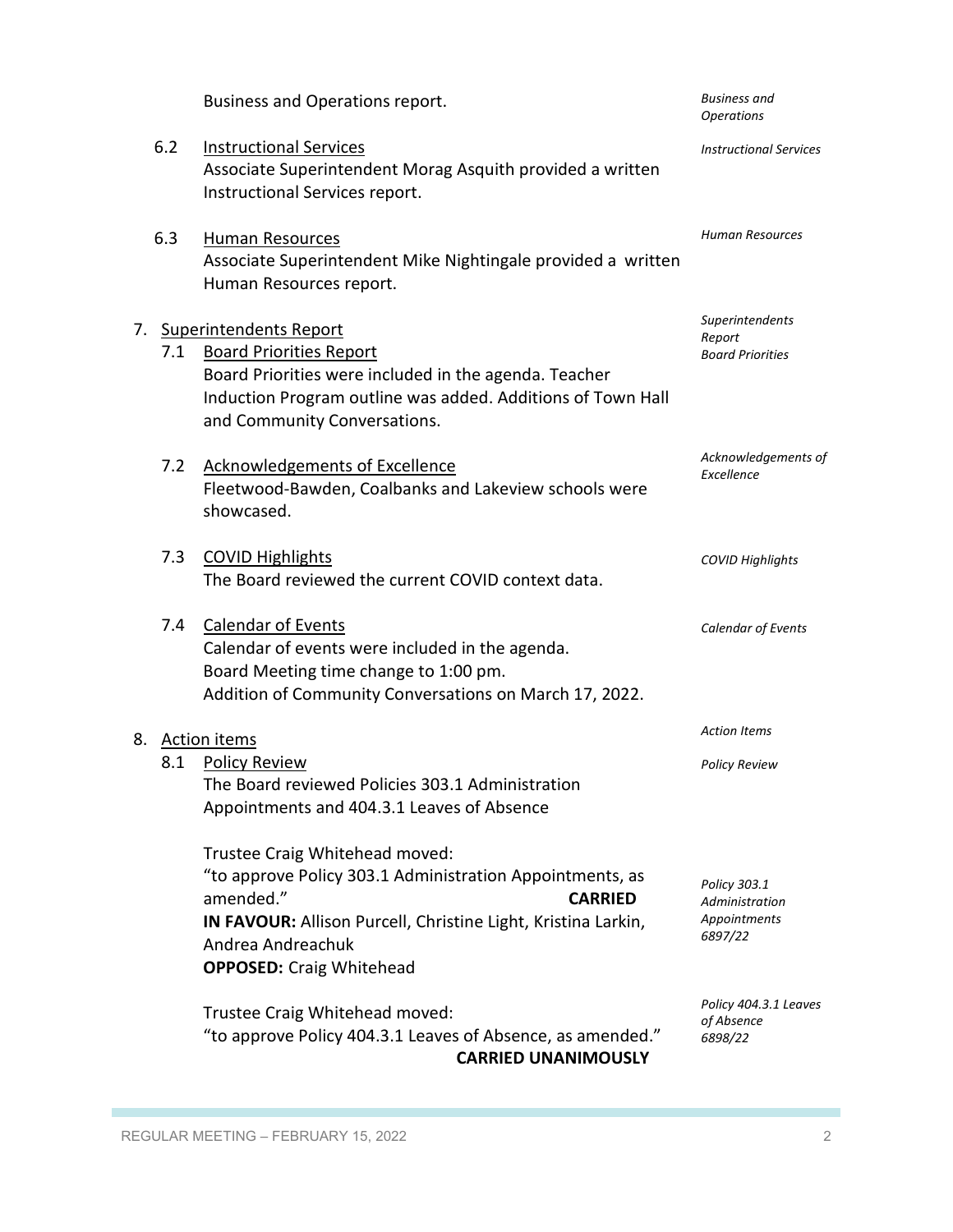REGULAR MEETING – FEBRUARY 15, 2022 3

Trustees took a break @ 4:54 p.m. Trustees reconvened @ 5:02 p.m.

host provincials).

March 29 (4:00 – 5:30) Budget Debrief Trustee Craig Whitehead moved: "to approve the addition of the Committee of the Whole meetings on March 8 on Victoria Park programs and March 29 on budget." **CARRIED UNANIMOUSLY** 9. Division Highlights Craig Whitehead attended Fleetwood School Council, Mike Mountain Horse School Council, and Town Hall. Kristina Larkin viewed the Chinook Blackfoot word of the week video, attended Parker Pride celebration at Park Meadows, and Dr. Plaxton School Council (shout out to parents organizing hot lunches and fundraising). Andrea Andreachuk attended the Oldman River Health Advisory Committee meeting (grass roots movement for students to pursue health careers), Dr. Probe School Council, Westminster School Council, Churchill School Council (conversation around students needing to complete a second year of grade 12 due to the pandemic), read to children at General Stewart, and ICE Scholarship. Christine Light appreciated reading the expressions of gratitude to staff, Town Hall conversations, and ICE Scholarship Event. Allison Purcell attended ICE Scholarship and curling Zones (LCI will *Committee of the* 

8.4 Committee of the Whole Dates Whole meeting dates:

Executive Council proposed two additional Committee of the March 8 (4:45 – 6:00) Victoria Park Programs and Renovations

## "to approve the Communications Plan of 2021-2022, as amended." **CARRIED UNANIMOUSLY**

8.3 Board Strategic Planning Agenda The Board Strategic Planning agenda was reviewed for March 3 and 4, 2022.

## 8.2 Communications Plan

Trustee Christine Light moved:

Communications Officer Garrett Simmons shared the Communications Plan.

> *Communications Plan 6899/22*

*Board Strategic Planning Agenda*

*Whole Dates 6900/22*

*Division Highlights*

*Break*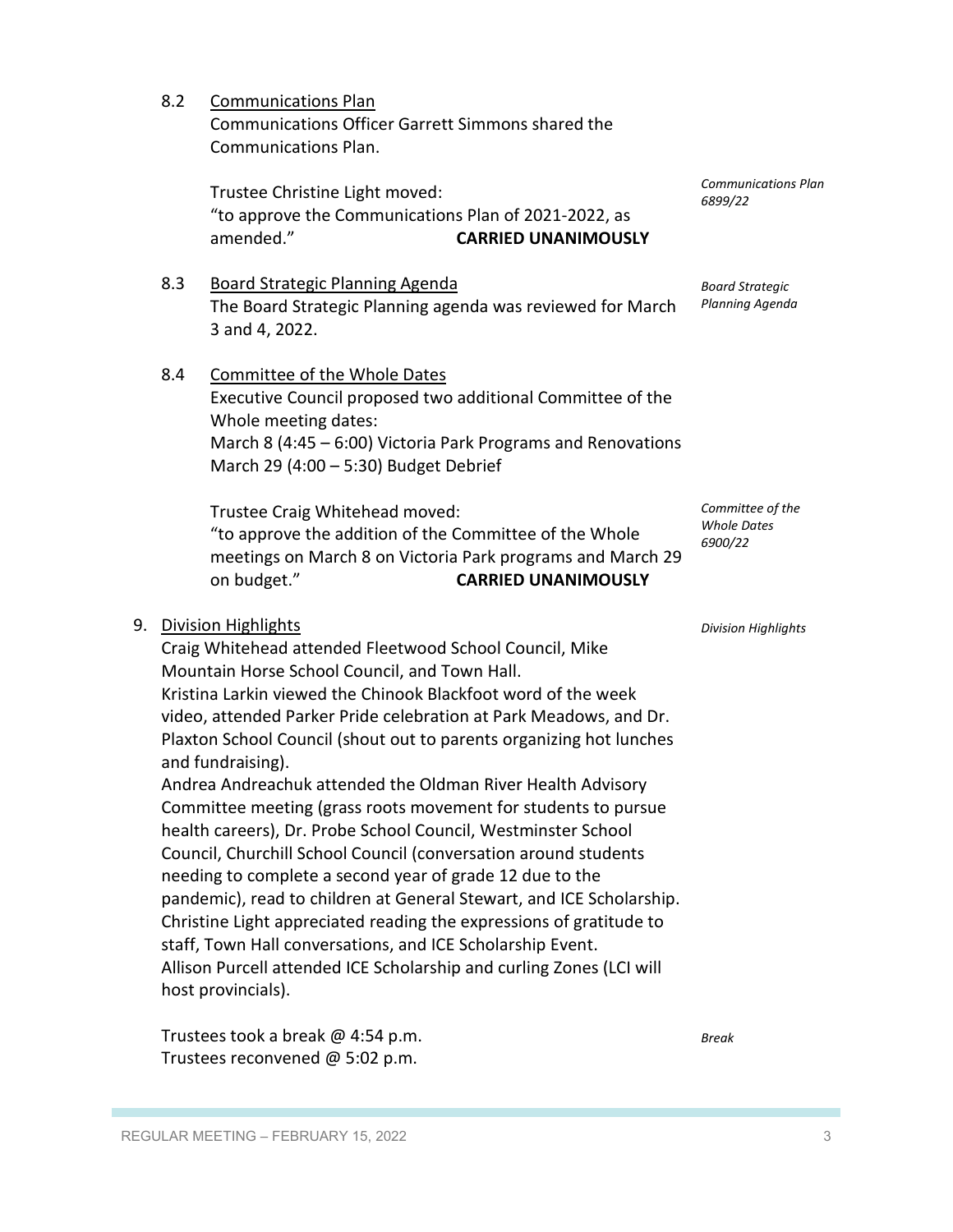| 10. Board Chair Report<br>10.1 Community Conversations<br>Trustees spoke to the Community Conversations held February<br>10, 2022. The next meeting will be held Thursday, March 17<br>from 6:30 to 8:00 pm at the Boys and Girls Club of Lethbridge<br>Youth Centre (227 12 B Street North). | Community<br>Conversations                      |
|-----------------------------------------------------------------------------------------------------------------------------------------------------------------------------------------------------------------------------------------------------------------------------------------------|-------------------------------------------------|
| 10.2 Town Hall<br>Board Chair Allison Purcell shared highlights from Town Hall.                                                                                                                                                                                                               | <b>Town Hall</b>                                |
| 11. Reports<br>11.1 Joint City / School Boards<br>Vice-Chair Christine Light provided a written report from the<br>Joint City / School Boards meeting held January 26, 2022.                                                                                                                  | Reports<br>Joint City / School<br><b>Boards</b> |
| 11.2 ATA Local Council<br>Trustee Andrea Andreachuk provided a written report from<br>the ATA Local Council meeting held February 2, 2022.                                                                                                                                                    | <b>ATA Local Council</b>                        |
| 11.3 Policy Advisory Committee<br>Trustee Craig Whitehead provided a written report from the<br>Policy Advisory Committee meeting held February 9, 2022.                                                                                                                                      | <b>Policy Advisory Council</b>                  |
| 12. Public Forum - no submissions                                                                                                                                                                                                                                                             | <b>Public Forum</b>                             |
| 12.1<br><b>Public Forum Response</b><br>12.1.1 John Greenshields<br>12.1.2 Katelyn Greep<br>12.1.3 Bonny Greenshields<br>12.1.4 Kathryn McKee<br>12.1.5 Chelsie Lindsay                                                                                                                       | <b>Public Forum Response</b>                    |
| 13. Correspondence Received<br>Aspen View Public Schools<br>13.1<br>Notice of Liability sent by the public<br>13.2<br>Alberta Minister of Education<br>13.3                                                                                                                                   | Correspondence<br>Received                      |
| 14. Correspondence Sent<br>Alberta Minister of Education<br>14.1                                                                                                                                                                                                                              | Correspondence Sent                             |
| Trustee Craig Whitehead moved:<br>"to adjourn to return at 5:25 p.m."<br><b>CARRIED UNANIMOUSLY</b>                                                                                                                                                                                           | Adjourn to In-Camera<br>6901/22                 |